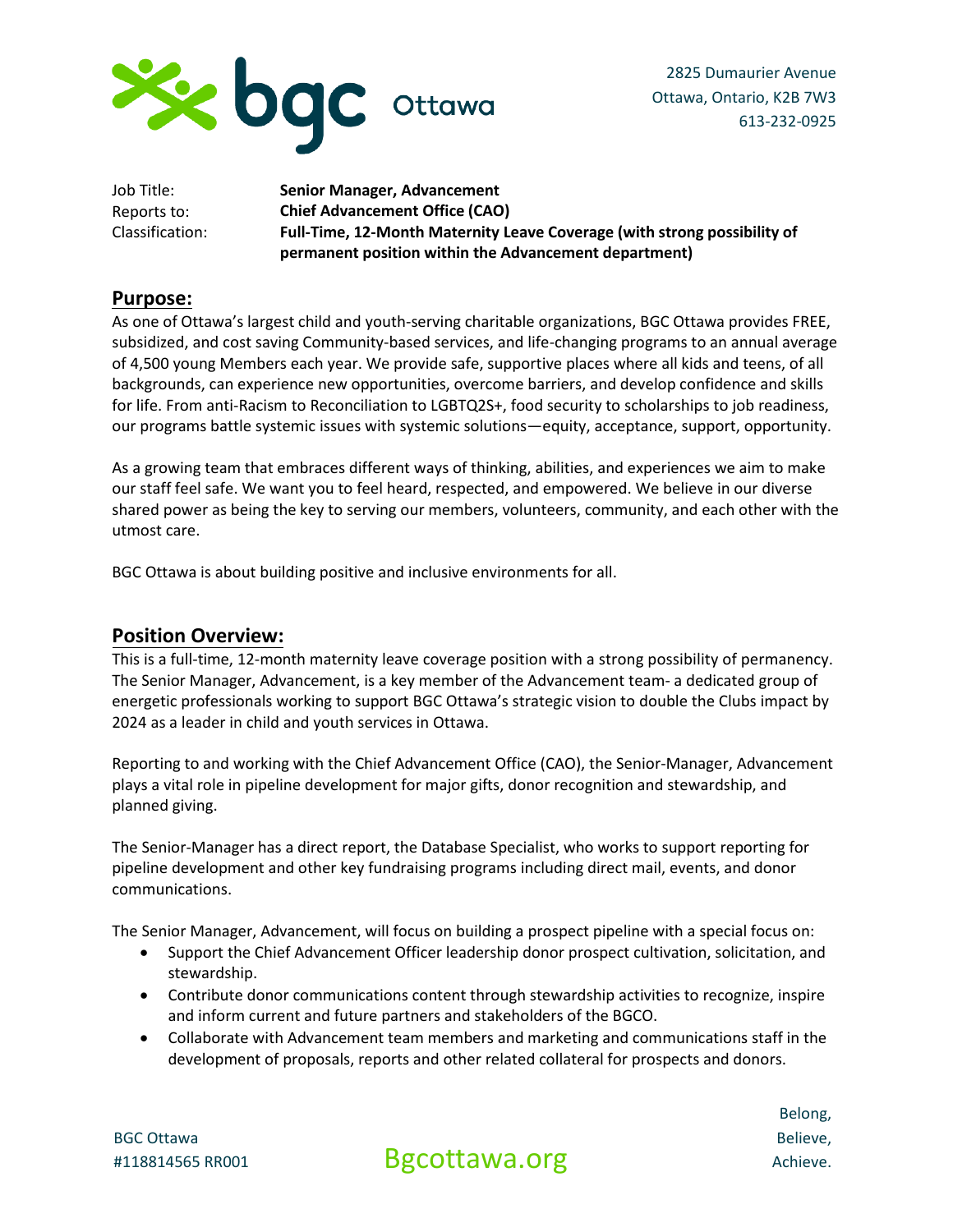- Act as an ambassador for BGCO in the community; support the execution of and attend major donor events and cultivate and steward attendees.
- Develop effective relationships with BGCO program and administrative staff as a representative of the Advancement team.
- Develop annual work plans and budgets in keeping with BGCO's annual targets.
- Assist in the creation of the multi-year and annual Fundraising Plan.
- Contribute to the strategic direction of the department and advise on industry best practises.
- Provide expertise and serve as a role model for colleagues relative to best practices for relationship development and management.
- Commit to key performance targets of meetings and solicitations.
- Demonstrate passion for the role and mission of BGCO.

## **Responsibilities:**

#### **Donor Stewardship & Recognition (45%)**

- Ensure that proper recognition and stewardship practices are implemented based on the level of donation and gift direction including but not limited to – thank you calls, impact reporting, and Clubhouse tours.
- Provide strategic and operational expertise in the development, planning, execution and evaluation of Advancement donor communications strategy and plans.
- Collaborate with program staff to organize annual BGCO scholarship donor reception and provide timely reporting to scholarship holders on recipient progress.
- Manage and maintain the directory of naming opportunities for donor recognition across all four (4) of BGC Ottawa's Clubhouse locations.
- Oversee and coordinate two donor thank-a-thon events (Spring/Fall) to continue building excellent relationships with BGC Ottawa donors.
- Implements and enhances donor recognition and stewardship initiatives where appropriate.
- Travel within the Ottawa region when required.

### **Major gift/Planning Giving Portfolio Management (40%)**

- Identifying, cultivating, and soliciting individuals, foundations and corporations for gifts comprised of Top Annual Fund donors (\$500+), Scholarship donors, Planned Giving, Major gift donors, Grants from foundations and other agencies (\$5,000-\$50,000+).
- Actively build and manage a portfolio of up to 250 prospects and previous donors -including individuals and foundations.
- Develop, implement, manage, monitor, and evaluate BGC Ottawa fundraising and stewardship plans for major gifts, mid-level gifts, scholarship, foundation, and legacy giving initiatives
- Manage gift agreements and recognition after closing gifts
- Supervise and ensure accurate and timely activity and pipeline reports and revenue forecasts for quarterly board reports and Advancement team meetings.
- Maintain a comprehensive knowledge of best practices and trends in fundraising and donor stewardship
- Other duties as required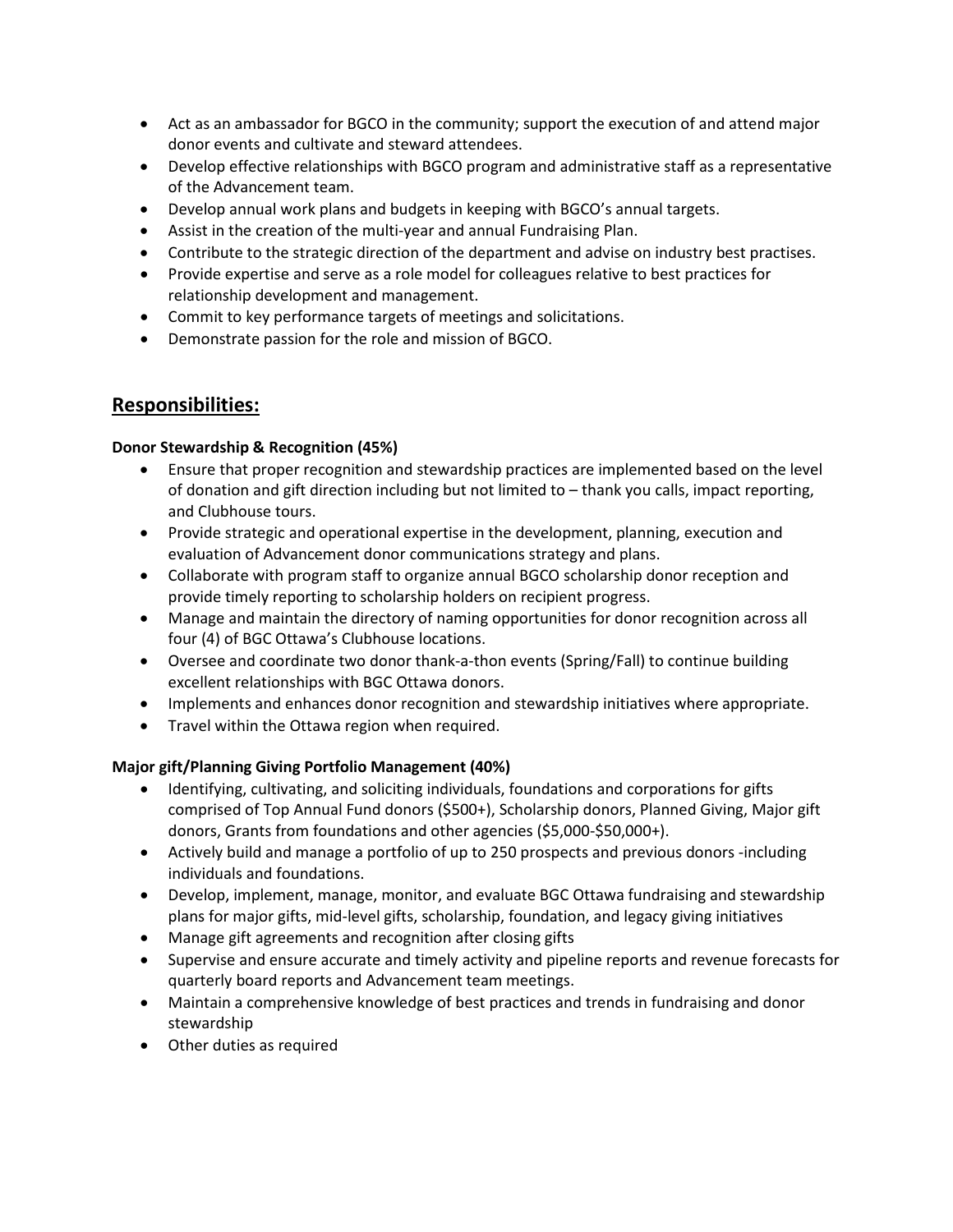#### **Advancement Pipeline & Prospect Management (10%)**

- Develops, implements, and evaluates strategy to cultivate and solicit individual Major Gift and Planned Giving prospects
- Creates and carries out individual prospect/donor plans and associated strategies
- Leads Major Gifts meetings and attends and participates in prospect clearance
- Works collaboratively with relationship managers from across relationship channels on joint cultivation, solicitation, and stewardship activities.

### **Database & Reporting Supervision (5%)**

- Provide accurate and timely reports for prospect research, utilizing Abila Fundraising 50 (FR50) database to capture and report on moves management on donation reports to support major gift pipeline, events, annual fund in a timely way.
- Support the development, implementation, evaluation, and ensure adherence to a standard operating procedure to provide accurate donation tracking and receipting.
- Ensure document information related to major prospects and donors is entered in Abila Fundraising 50 (FR50) database to support reporting and moves management tracking for pipeline development.

# **Qualifications:**

- Exceptional communications skills in English. Ability to communicate in both of Canada's official languages will be considered an asset.
- Proficiency with Microsoft Office, and a demonstrated ability to learn new software applications efficiently. Knowledge of Abila or other fundraising databases is a strong asset.
- Self-directed, motivated and a proactive thinker with an action-oriented mindset.
- Flexible, adaptable, and tolerant of ambiguity with the ability to excel in an evolving organization.
- Highly analytical and detail-oriented with superior time and project management skills and ability to meet deadlines.
- Demonstrated track record of cultivating, soliciting, and closing mid-level gifts
- Proven track record building a donor pipeline, and determining appropriate approach/strategies, including timing, giving interests, and request amount.
- Experience in working with senior volunteers to cultivate relationships, solicit and secure gifts.
- Knowledge of donor communications that support effective fundraising and partnership development.
- Experience developing Letters of Intent, fact sheets, stewardship and recognition pieces, gift announcements, presentations and compelling proposals that inspire and appeal to the interests of prospects and donors.
- Demonstrated experience developing meaningful relationships with people from all walks of life.
- Advocate for children and youth, and passion for major gift fundraising as part of a dedicated, donor centered team.
- Experience working in a team setting and working collaboratively internally and externally
- Ability to work within a flexible schedule, including travel and occasional weekends and evenings.
- Adept at conflict resolution and problem solving.